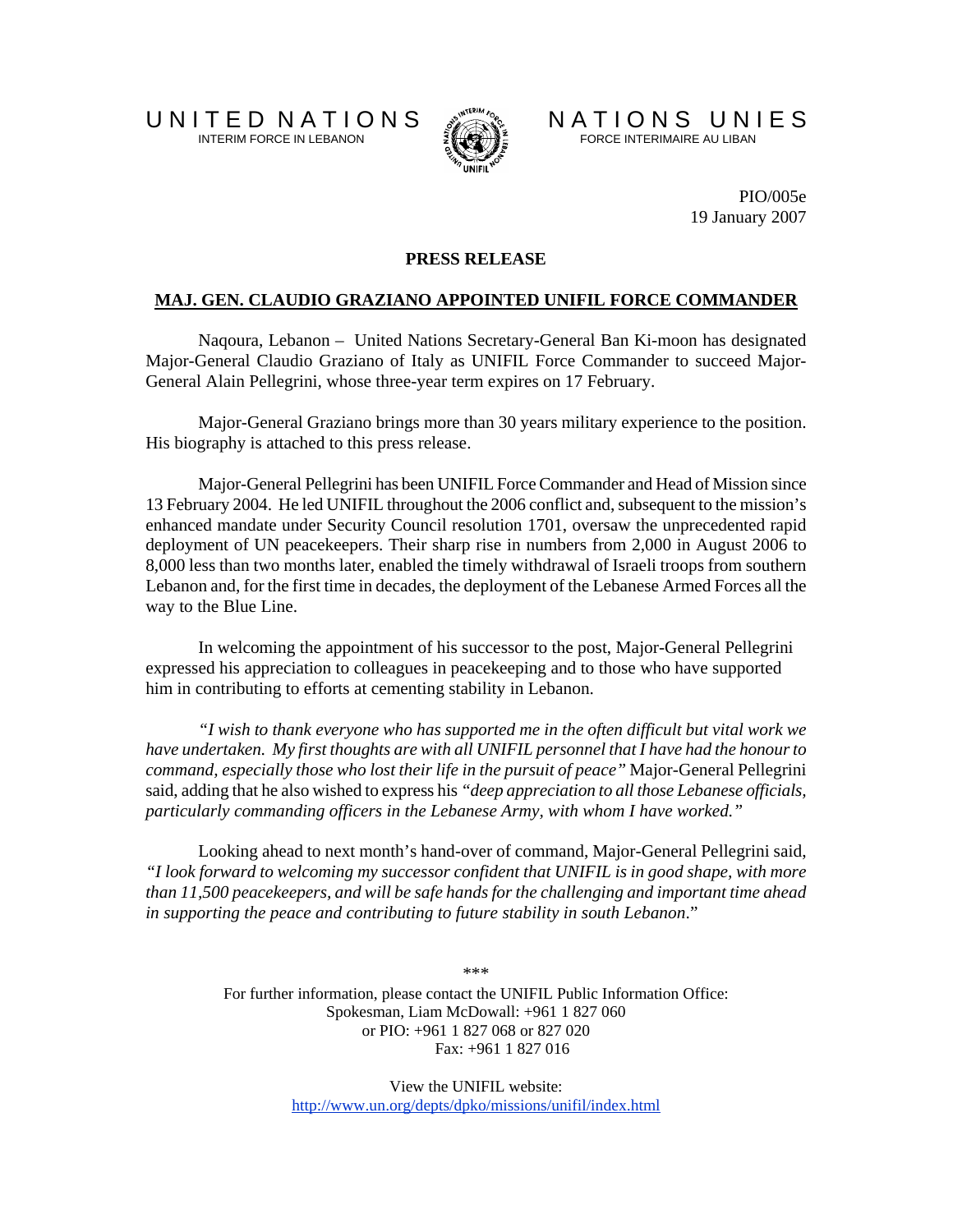## **Major-General Claudio Graziano Biographical Notes**

Major-General Claudio Graziano attended the Military Academy and the Combined Arms Specialization School from 1972 to 1976. He was commissioned as an Infantry Officer in 1974.

In 1976 his initial assignment was Commander of an Alpine Infantry platoon of the Susa Battalion, in Pinerolo near Turin. In 1977 he commanded a platoon of the Anti-tank Company of the Taurinense Alpine Brigade. In that position he participated to some international exercises in Denmark and Norway with NATO's Allied Mobile Force (Land Element) (AMF(L)). In 1980 he moved to Monguelfo, near Bolzano, at the Tridentina Brigade, where he commanded a mortar and then a rifle (Alpini) Company in the Trento Alpine Infantry Battalion. From 1983 to 1986, he was Commander of a Cadet Company and then of the Headquarters Company at the Alpine Military School in Aosta.

In 1987 he was promoted to the rank of Major and transferred to Rome at the Army General Staff where he served for two years as Staff officer, at the System Development Section, under the Deputy Chief of Staff for Logistics. In 1990, after being promoted Lieutenant Colonel, Major-General Graziano was employed in the Office of the Chief of Staff of the Army as Military Assistant. Later, in June 1992, he was reassigned as Commanding Officer of the Susa Alpine Infantry Battalion in Pinerolo. In that position he deployed with his battalion in the UnITED Nations Peacekeeping Mission in Mozambique (UNOMOZ). At the end of 1993 he was appointed Chief of the Military Assistant Section of the Army Chief of Staff.

Promoted to Colonel in 1996, he took Command of the 2<sup>nd</sup> Alpine Regiment in Cuneo. In that position he was again in Norway with the AMF(L) for arctic exercises. In 1998 he was reassigned to the Army General Staff as Chief of the Plans and Policy Division. In September 2001 he was appointed Military Attaché at the Italian Embassy in Washington DC. He was promoted to the rank of Brigadier General on 1 January 2002.

Returned from the United States in August 2004, he was assigned to the Alpine Taurinense Brigade in Turin as Commanding General, position he held until February 2006. During this tour, he served in Afghanistan as Commander Kabul Multinational Brigade within ISAF VIII from July 2005 to February 2006.

He was promoted to Major-General on 1 January 2006 and assigned to the Italian Joint Operations Headquarters in March 2006 as Deputy Chief of Staff for Operations, responsible for planning, deployment and employment of all the Italian Military Contingents operational missions and tasks, both overseas and in country.

Major-General Graziano is a Mountain Warfare and Sky instructor, and is Airborne and Ranger qualified. He attended both the basic and the advanced Command and Staff courses at the Italian Army Staff College. He is also a graduate of the United States Army War College in Carlisle.

Major-General Graziano holds a degree in Strategic Military Studies and two Master Degrees, one in Human Sciences from the Catholic University in Rome and one in Strategic Military Sciences. Most recently he earned a degree in Diplomatic Sciences from the Trieste University.

His awards include the Army Meritorious Service Silver Cross, Knight of Italian